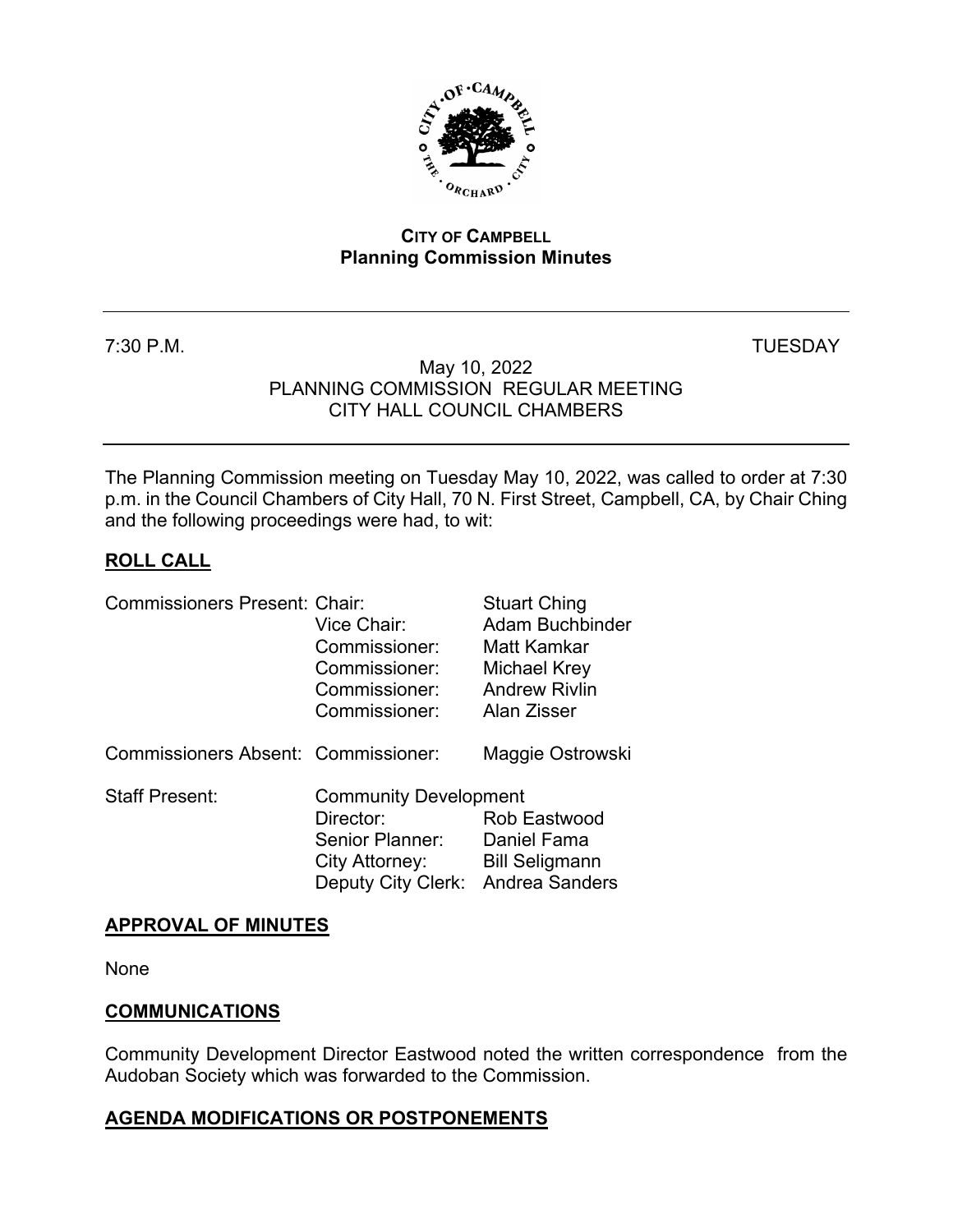Approval of the April 26, 2022 meeting minutes was deferred to a future meeting.

### **ORAL REQUESTS**

None

### **PUBLIC HEARINGS**

Chair Ching asked if any of the Commissioners had any disclosures.

Commissioner Rivlin stated he had spoken to the appellant for Item No. 2. Commissioner Buchbinder stated that he lives approximately 1600 feet from the appellant of Item No. 2.

Commissioner Kamkar stated that he had email communication with the appellant for Item No. 2.

Chair Ching read Agenda Item No. 1 into the record as follows:

1. **PLN-2022-23** Public Hearing to consider the request of Jose R. Rosales Palos for property at 136 N. San Tomas Aquino Road to allow the on-site sale of beer and wine beverages ("Liquor Establishment") in association with an existing restaurant (d.b.a. Tus Tacos Taqueria). The application under consideration includes a Conditional Use Permit. File  $No: PIN-2022-23$  Staff is recommending that this item be deemed Categorically Exempt under CEQA. Planning Commission action is final unless appealed in writing to the City Clerk within 10 calendar days. Project Planner: Daniel Fama, Senior Planner.

Senior Planner Daniel Fama presented the staff report dated May 10, 2022. He stated that the proposal is to allow the sale of beer and wine with the existing restaurant. The Planning Commission must make additional findings for approval of the Conditional Use Permit. Staff believes the proposal is consistent with approvals of similar projects.

The Commission asked general questions related to liquor license approval and related restaurant processes.

Chair Ching opened the public hearing and asked if anyone wished to speak. Seeing no one wishing to speak Chair Ching closed the public hearing.

The Commission discussed the item and stated support for the proposal.

**Motion: Upon motion by Commissioner Krey, seconded by Commissioner Zisser, the Planning Commission adopted Resolution No. 4641 approving a Conditional Use Permit (PLN-2022-23) to allow the on-site sale of beer and wine beverages ("Liquor2) in association with an**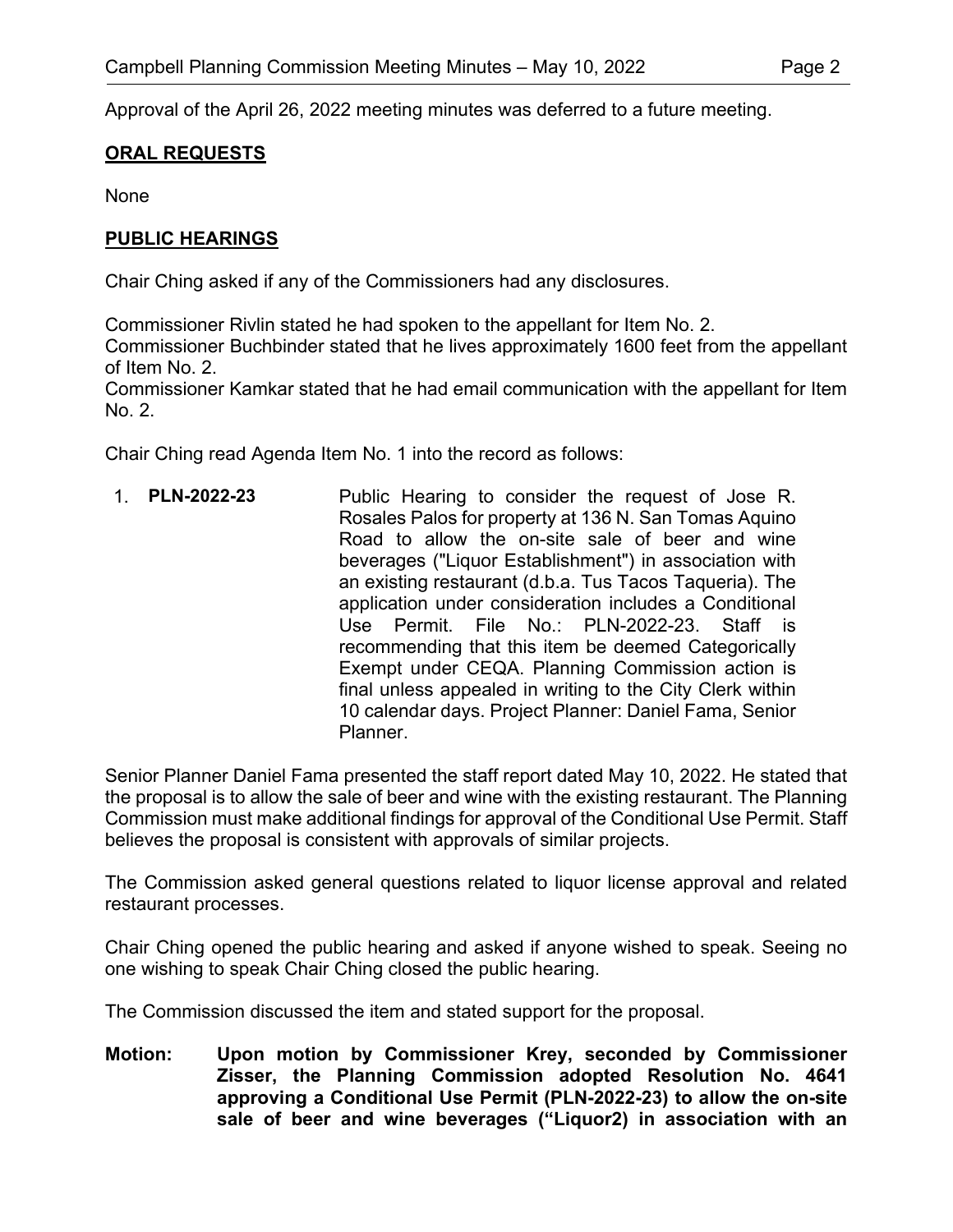**existing restaurant (d.b.a. Tus Tacos Taqueria) by the following roll call vote: AYES: Rivlin, Zisser, Kamkar, Krey, Buchbinder, Ching NOES: None ABSENT: Ostrowski ABSTAIN: None**

Chair Ching read Agenda Item No. 2 into the record as follows:

2. **PLN-2021-70** Public Hearing to consider request of Nicholas and Andrea Key for property at 705 El Patio Drive to rescind the listing of a designated Structure of Merit from the Historic Resource Inventory (HRI). File No.: PLN-2021- 70. Staff is recommending that this item be deemed Categorically Exempt under CEQA. Tentative City Council Meeting Date: June 21, 2022. Project Planner. Project Planner: Daniel Fama, Senior Planner.

Senior Planner Fama presented the staff report dated May 10, 2022. The property located at 705 El Patio Drive was added to the Historic Resource Inventory (HRI) as a Structure of Merit in 2012. The appellant submitted an application last year for an addition to his home, that was then scheduled for review by the Historic Preservation Board. Prior the HPB review it was brought to staff's attention that unpermitted alterations were made to the home. Following discovery of these alterations staff required a historic analysis by the City's architectural advisor to ascertain whether the structure could be reverted to its historic appearance and if it would still retain sufficient historic integrity to remain on the HRI. The consultant determined the loss of historic integrity does not satisfy the criteria for a Structure of Merit. Staff is supportive of removing the property from the HRI list and recommends a fee in-leu of having the property restored of \$45,000. Staff believes the imposition of the fee in-leu would further the City's obligation under the certified Local Government program to enforce appropriate State and local legislation for the designation and protection of historic properties. It would also support General Plan policies and strategies, in terms of designating and protecting historic buildings from unpermitted alterations and demolition. Senior Planner noted this request was reviewed by the Historic Preservation Board who recommended removal of the home from the List and a fee in-leu of \$5,000.

The Commission asked general questions related to the alterations done to the home, the methodology of the in-leu fee and possible outcomes of remaining on the HRI list.

Chair Ching opened the public hearing and asked if anyone wished to speak.

Homeowner Nicholas Key stated that having a home on the HRI is not a benefit to the homeowner. He purchased the property with the intention to provide a nice aesthetic to the neighborhood and add value to the neighborhood. He went to the City for a permit for the driveway and had spoken to staff regarding permission to build a fence around the property. He was not aware that he needed a permit to replace the stucco on the house or for the fence. He noted at the time alterations were done to the home he was unaware that permits were required for said alterations. Had he known permits were required he would have complied with City requirements. He is requesting removal of the property from the Historic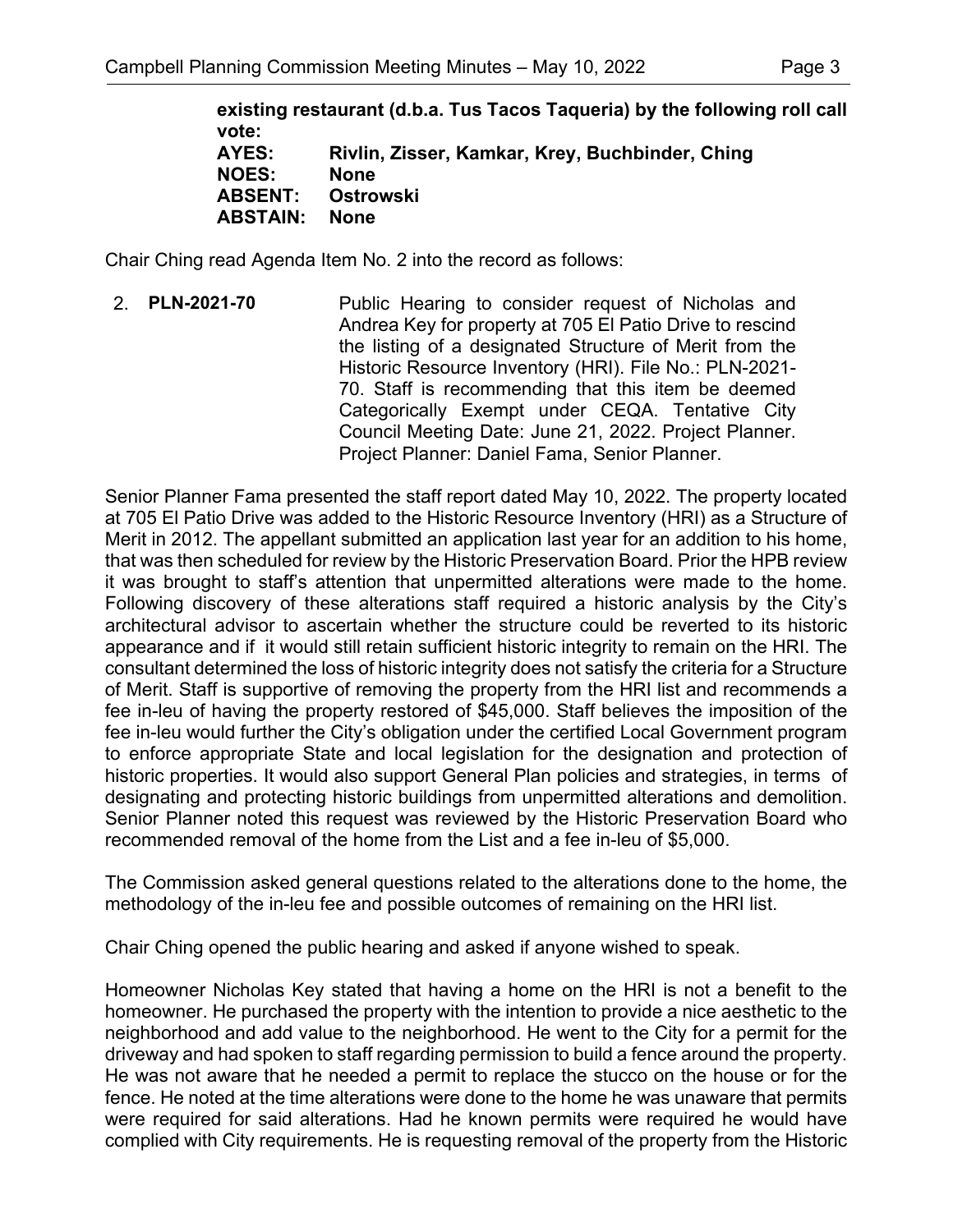Resource Inventory. He stated the recommended \$45,000 fee was inflated and did not feel that it was an accurate cost.

The Commission asked homeowner Key general questions.

Seeing no one else wishing to speak Chair Ching closed the public hearing.

Chair Ching asked the Commission if they were supportive of removing the property from the HRI and what was their recommendation for the fee in-leu.

Vice Chair Buchbinder was supportive of rescinding the property from the HRI and supportive of a \$5,000 fee.

Commissioner Krey was supportive of the property from the HRI. He was okay with the HPB recommendation of \$5,000 but would be agreeable to discussing a higher fee. He noted that it is important to modify the Code to prevent this situation from occurring again. He recommended providing HRI homeowners information with the requirements of having a historic home.

Commissioner Kamkar was concerned with the issue of this setting a precedent. He was supportive of removing the home from the HRI, thought the fee should be higher than \$5,000 and recommended a fee of \$40,000.

Commissioner Rivlin was supportive of rescinding the property from the HRI. He thought the staff recommended fee of \$45,000 was too high and advised a fee of \$5,000.

Commissioner Zisser was supportive of removing the property from the HRI list and a \$5,000 fee. He noted it was important for staff to implement a codified method to address this type of situation and to have a strong deterrence in the future.

Chair Ching noted that all Commissioners were supportive of rescinding the property from the List. He echoed the Commission comments that modifications should be made to the Code to prevent this from occurring in the future.

**Motion: Upon motion by Commissioner Krey, seconded by Commissioner Rivlin, the Planning Commission adopted Resolution No. 4642 recommending that the City Council rescind the designation of 705 El Patio Drive as a Structure of Merit from the Campbell Historic Resource Inventory, subject to payment of a \$5,000 fee in-lieu of property restoration and all applicable permit fees by the following roll call vote: AYES: Rivlin, Zisser, Krey, Buchbinder, Ching NOES: Kamkar ABSENT: Ostrowski ABSTAIN: None**

# **REPORT OF THE COMMUNITY DEVELOPMENT DIRECTOR**

Director Eastwood reported the City Council met to review the housing element with Planning Commission recommendations. This concludes this portion of the Housing